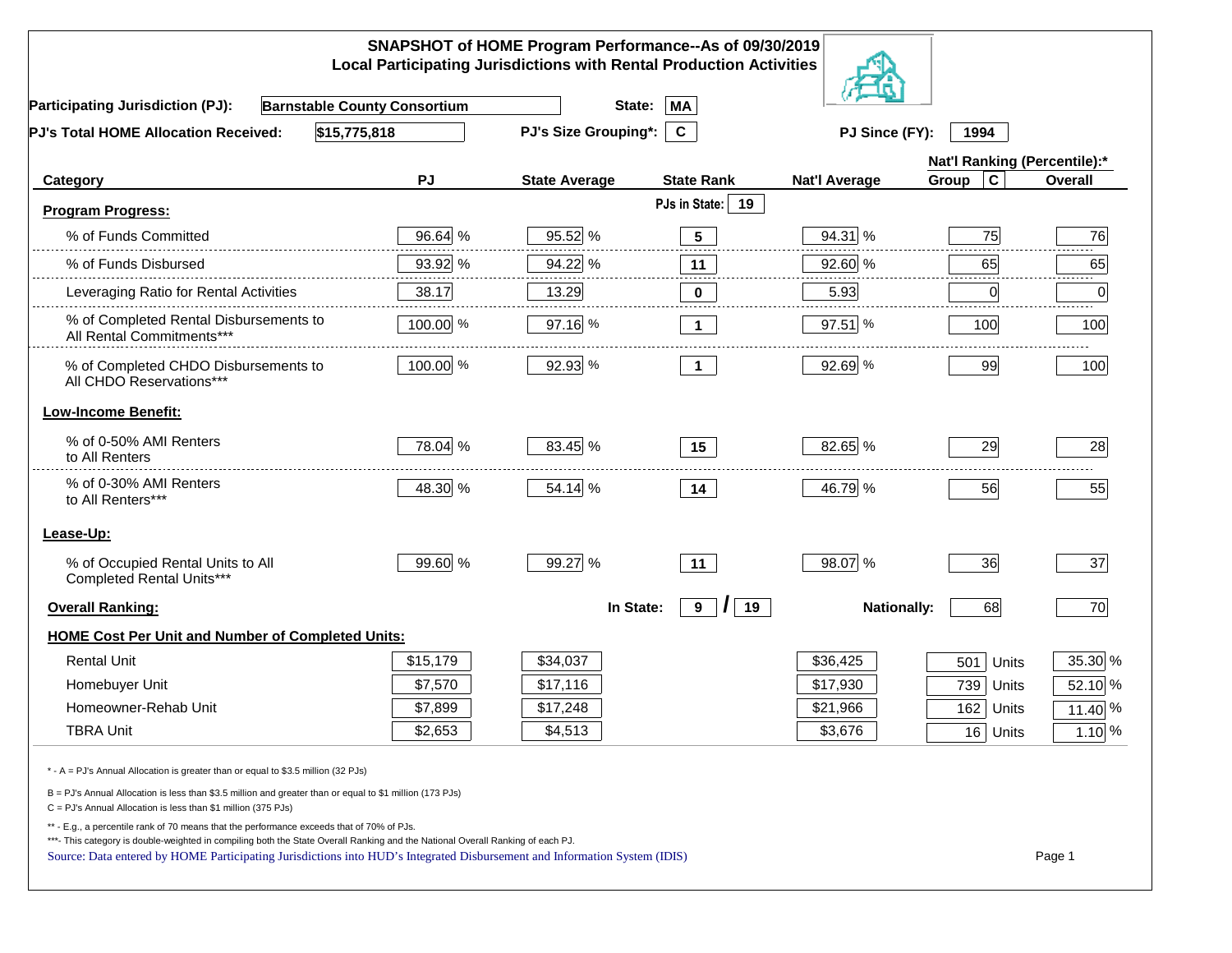|                                                                                                                           |               |                        |                                   |             |                      | <b>Program and Beneficiary Characteristics for Completed Units</b> |                   |                      |                                   |             |
|---------------------------------------------------------------------------------------------------------------------------|---------------|------------------------|-----------------------------------|-------------|----------------------|--------------------------------------------------------------------|-------------------|----------------------|-----------------------------------|-------------|
| <b>Participating Jurisdiction (PJ): Barnstable County Consortium</b>                                                      |               |                        |                                   | MA          |                      |                                                                    |                   |                      |                                   |             |
| <b>Total Development Costs:</b><br>(average reported cost per unit in                                                     |               | <b>Rental</b>          | <b>Homebuyer</b>                  |             | <b>Homeowner</b>     | <b>CHDO Operating Expenses:</b>                                    |                   | PJ:                  |                                   | $0.6$ %     |
| PJ:<br><b>HOME-assisted projects)</b>                                                                                     |               | \$246,155              | \$142,450                         |             | \$8,034              |                                                                    | (% of allocation) | <b>National Avg:</b> |                                   | $1.1$ %     |
| State:*<br>National:**                                                                                                    |               | \$229,628<br>\$135,225 | \$118,401<br>\$88,236             |             | \$24,851<br>\$26,222 |                                                                    |                   |                      |                                   |             |
|                                                                                                                           |               |                        |                                   |             |                      |                                                                    |                   |                      |                                   |             |
|                                                                                                                           |               |                        | <b>Rental Homebuyer Homeowner</b> | <b>TBRA</b> |                      |                                                                    | Rental            |                      | <b>Homebuyer Homeowner</b>        | <b>TBRA</b> |
| <b>RACE:</b>                                                                                                              | $\frac{9}{6}$ | $\%$                   | %                                 | $\%$        |                      | <b>HOUSEHOLD TYPE:</b>                                             | %                 | $\frac{9}{6}$        | ℅                                 | %           |
| White:                                                                                                                    | 84.2          | 82.8                   | 82.1                              | 0.0         |                      | Single/Non-Elderly:                                                | 29.5              | 19.8                 | 15.4                              | 0.0         |
| <b>Black/African American:</b>                                                                                            | 8.0           | 5.7                    | 11.1                              | 0.0         | Elderly:             |                                                                    | 27.1              | 1.5                  | 34.6                              | 0.0         |
| Asian:                                                                                                                    | 0.0           | 0.8                    | 0.0                               | 0.0         |                      | <b>Related/Single Parent:</b>                                      | 30.9              | 42.9                 | 25.9                              | 0.0         |
| American Indian/Alaska Native:                                                                                            | 0.6           | 1.2                    | 3.7                               | 0.0         |                      | <b>Related/Two Parent:</b>                                         | 9.6               | 32.9                 | 21.6                              | 0.0         |
| Native Hawaiian/Pacific Islander:                                                                                         | 0.4           | 0.1                    | 0.0                               | 0.0         | Other:               |                                                                    | 3.0               | 3.0                  | 2.5                               | 0.0         |
| American Indian/Alaska Native and White:                                                                                  | 0.0           | 0.4                    | 0.0                               | 0.0         |                      |                                                                    |                   |                      |                                   |             |
| Asian and White:                                                                                                          | 0.0           | 0.0                    | 0.0                               | 0.0         |                      |                                                                    |                   |                      |                                   |             |
| <b>Black/African American and White:</b>                                                                                  | 0.4           | 1.4                    | 0.0                               | 0.0         |                      |                                                                    |                   |                      |                                   |             |
| American Indian/Alaska Native and Black:                                                                                  | 0.0           | 0.5                    | 0.0                               | 0.0         |                      |                                                                    |                   |                      |                                   |             |
| <b>Other Multi Racial:</b>                                                                                                | 3.4           | 2.2                    | 0.6                               | 0.0         |                      |                                                                    |                   |                      |                                   |             |
| Asian/Pacific Islander:                                                                                                   | 0.0           | 0.3                    | 0.6                               | 0.0         |                      |                                                                    |                   |                      |                                   |             |
| <b>ETHNICITY:</b>                                                                                                         |               |                        |                                   |             |                      |                                                                    |                   |                      |                                   |             |
| <b>Hispanic</b>                                                                                                           | 3.0           | 4.6                    | 1.9                               | 0.0         |                      |                                                                    |                   |                      |                                   |             |
| <b>HOUSEHOLD SIZE:</b>                                                                                                    |               |                        |                                   |             |                      | SUPPLEMENTAL RENTAL ASSISTANCE:                                    |                   |                      |                                   |             |
| 1 Person:                                                                                                                 | 50.9          | 17.1                   | 34.6                              | 0.0         | Section 8:           |                                                                    | 29.3              | 0.8                  |                                   |             |
| 2 Persons:                                                                                                                | 28.3          | 23.3                   | 29.6                              | 0.0         |                      | <b>HOME TBRA:</b>                                                  | 0.2               |                      |                                   |             |
| 3 Persons:                                                                                                                | 12.8          | 28.0                   | 12.3                              | 0.0         | Other:               |                                                                    | 30.3              |                      |                                   |             |
| 4 Persons:                                                                                                                | 6.0           | 20.7                   | 13.0                              | 0.0         |                      | No Assistance:                                                     | 40.3              |                      |                                   |             |
| 5 Persons:                                                                                                                | 1.4           | 7.2                    | 5.6                               | 0.0         |                      |                                                                    |                   |                      |                                   |             |
| 6 Persons:                                                                                                                | 0.6           | 3.1                    | 4.9                               | 0.0         |                      |                                                                    |                   |                      |                                   |             |
| 7 Persons:                                                                                                                | 0.0           | 0.4                    | 0.0                               | 0.0         |                      |                                                                    |                   |                      |                                   |             |
| 8 or more Persons:                                                                                                        | 0.0           | 0.3                    | 0.0                               | 0.0         |                      | # of Section 504 Compliant Units:                                  |                   | 161                  |                                   |             |
| * The State average includes all local and the State PJs within that state                                                |               |                        |                                   |             |                      |                                                                    |                   |                      |                                   |             |
| ** The National average includes all local and State PJs, and Insular Areas                                               |               |                        |                                   |             |                      |                                                                    |                   |                      |                                   |             |
| # Section 8 vouchers can be used for First-Time Homebuyer Downpayment Assistance.                                         |               |                        |                                   |             |                      |                                                                    |                   |                      |                                   |             |
| Source: Data entered by HOME Participating Jurisdictions into HUD's Integrated Disbursement and Information System (IDIS) |               |                        |                                   |             |                      |                                                                    |                   |                      | HOME Program Performance SNAPSHOT |             |
|                                                                                                                           |               |                        |                                   |             |                      |                                                                    |                   |                      | Page 2                            |             |